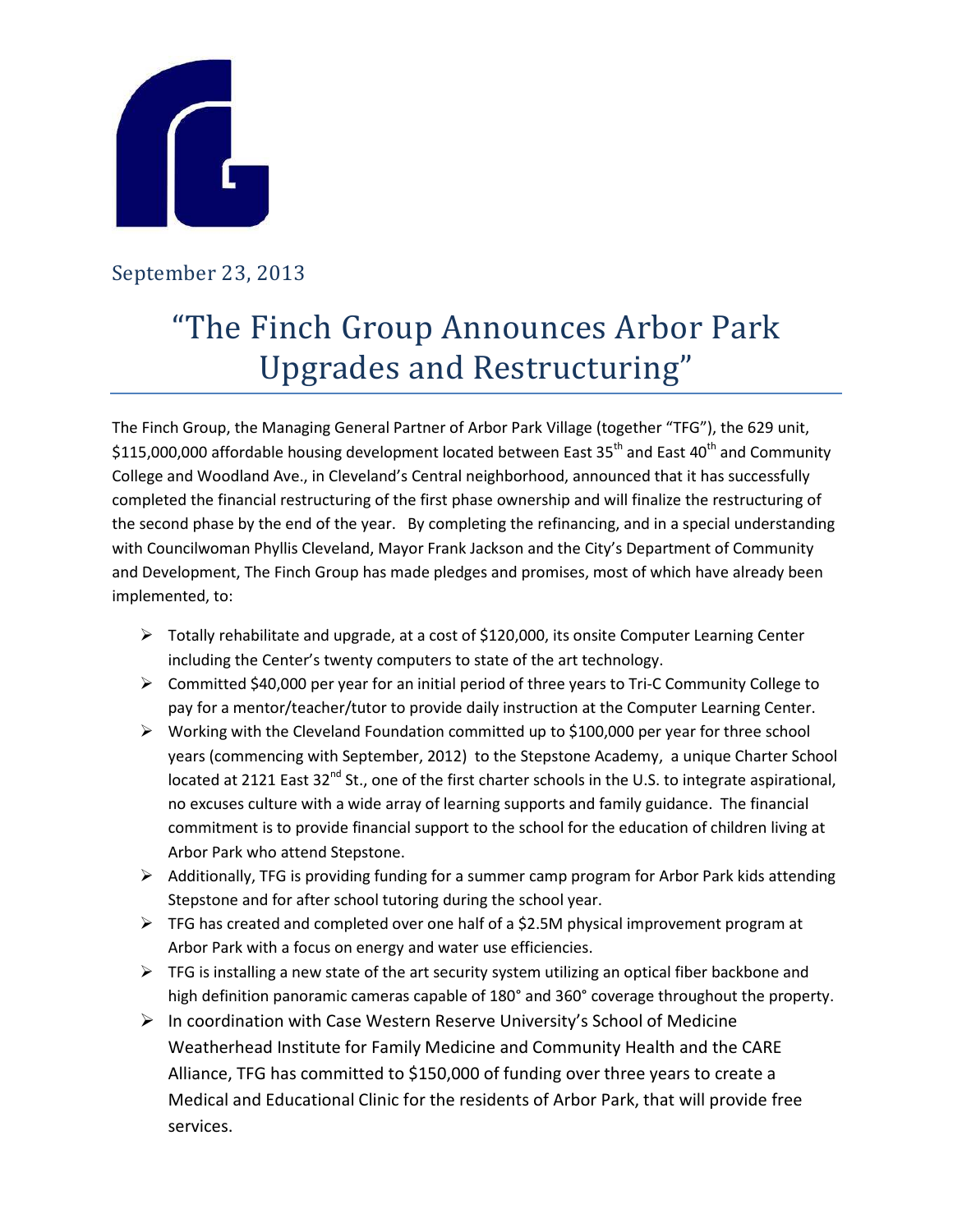$\triangleright$  TFG has implemented a new staff alignment dedicated to working with the residents in explaining the necessity of certain governmentally mandated resident filings. This new direction is to affirmatively and proactively meet with every resident and clarify the Federal and State requirements for occupancy at Arbor Park.

The above items are some of the new endeavors taking place at Arbor Park. These add to an already impressive array of TFG's commitment to the Central Neighborhood.

Since TFG acquired the Longwood project in 1999, it has been totally rebuilt, TFG joined with St. Vincent's in establishing a family educational program and with Catholic Charities in operating a day care center; gave Tri C, at our cost, excess land allowing Tri C to expand; coordinated (and now financially support) a state of the art computer learning center and currently pay Tri C for educational tutors and mentors and filled in when the City cutback its police coverage by spending an average of over a half million dollars a year on our own security services.

## ARBOR PARK HISTORY

In January, 1999 Longwood Estates was in a condition of severe distress:

- Fiscally According to its audited financial statements, the property had lost \$3,636,292 in the two prior years.
- Physically There existed an estimated 4,800 outstanding health and safety code violations. Criminal and civil complaints against the property partnership owner and general partner were outstanding.
- Functionally Even if substantial funds were spent to correct the code violations, Longwood's overall site layout, building designs, building systems, unit sizes and mixes made it obsolete.

Starting in January, 1999 TFG worked closely and successfully with many stakeholders and interested parties including the residents, former Governor Bob Taft, former Senators George Voinovich and Michael DeWine, current Senator Sherrod Brown, the former Cuyahoga County Commissioners, Mayor Frank Jackson, (who, when we started, was the Councilman for Ward 5), current Ward 5 Councilperson Phyllis Cleveland, former Director of Community Development Linda Hudacek, current director of Community Development Daryl Rush, Cuyahoga Metropolitan Housing Authority, HUD, Fannie Mae, Cleveland Tenant's Organization, Cuyahoga Community College, numerous employees of the City of Cleveland, Cleveland and CMHA Police Departments and other Central neighbors.

A steering committee was established made up of representatives of the above individuals and entities, called The Longwood Group. Its purpose was to be a public forum to provide direction for the redevelopment process and garner support for the challenging work involved. This was important because of the conspicuous and sensitive nature of the undertaking, and the estimated cost to the public, TFG wanted to make sure that each step of the process was